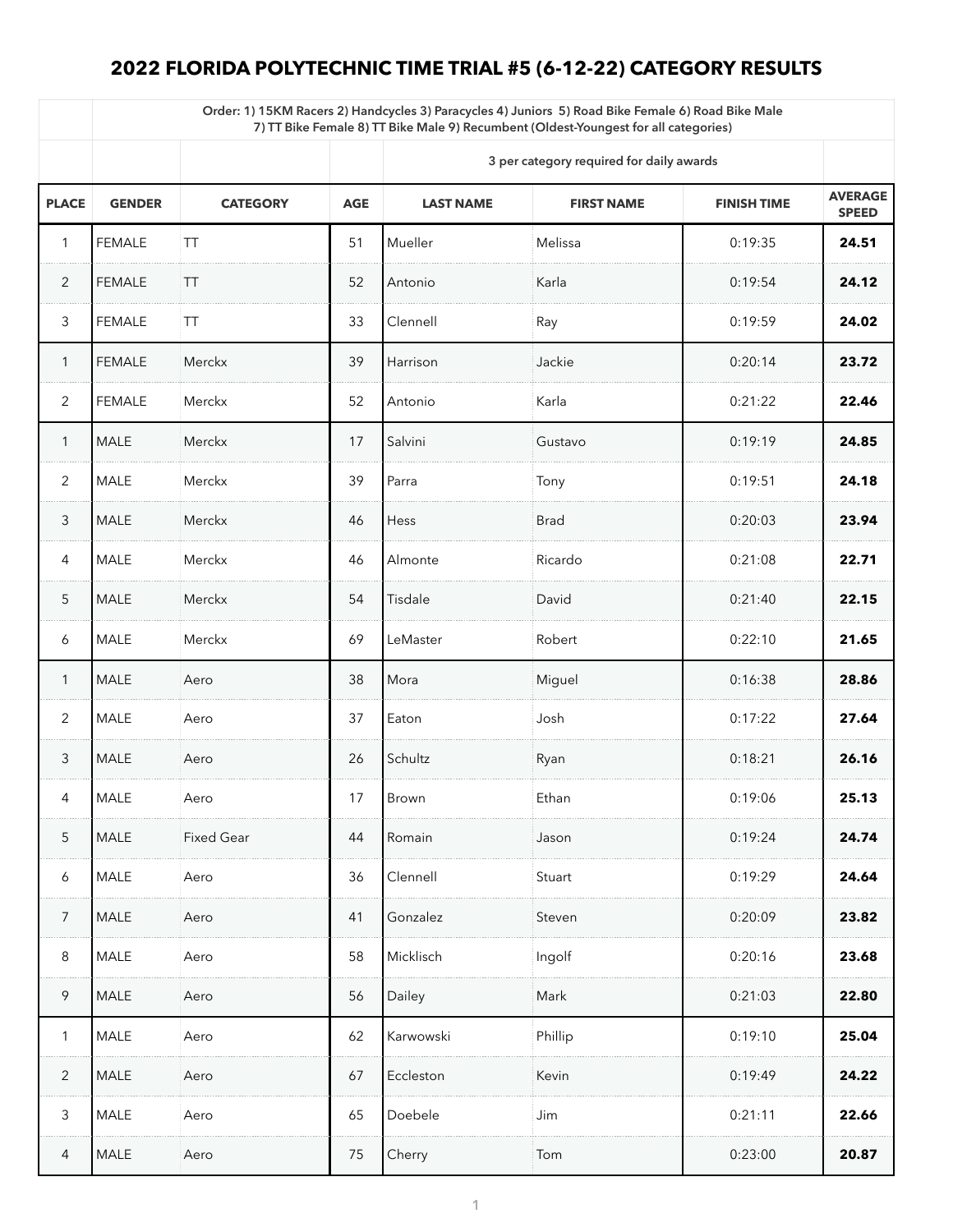| Order: 1) 15KM Racers 2) Handcycles 3) Paracycles 4) Juniors 5) Road Bike Female 6) Road Bike Male<br>7) TT Bike Female 8) TT Bike Male 9) Recumbent (Oldest-Youngest for all categories) |               |                   |            |                                          |                   |                    |                                |  |  |
|-------------------------------------------------------------------------------------------------------------------------------------------------------------------------------------------|---------------|-------------------|------------|------------------------------------------|-------------------|--------------------|--------------------------------|--|--|
|                                                                                                                                                                                           |               |                   |            | 3 per category required for daily awards |                   |                    |                                |  |  |
| <b>PLACE</b>                                                                                                                                                                              | <b>GENDER</b> | <b>CATEGORY</b>   | <b>AGE</b> | <b>LAST NAME</b>                         | <b>FIRST NAME</b> | <b>FINISH TIME</b> | <b>AVERAGE</b><br><b>SPEED</b> |  |  |
|                                                                                                                                                                                           | <b>FEMALE</b> | Merckx            | 39         | Harrison                                 | Jackie            | 0:21:00            | 22.86                          |  |  |
|                                                                                                                                                                                           | <b>MALE</b>   | Merckx            | 46         | Almonte                                  | Ricardo           | 0:21:00            | 22.86                          |  |  |
|                                                                                                                                                                                           | <b>MALE</b>   | $5.5$ MILE JUNIOR | 7          | Milanov                                  | Sebastian         | 0:21:30            | 22.33                          |  |  |
|                                                                                                                                                                                           | <b>MALE</b>   | 5.5 MILE JUNIOR   | 38         | Mora                                     | Miguel            | 0:21:30            | 22.33                          |  |  |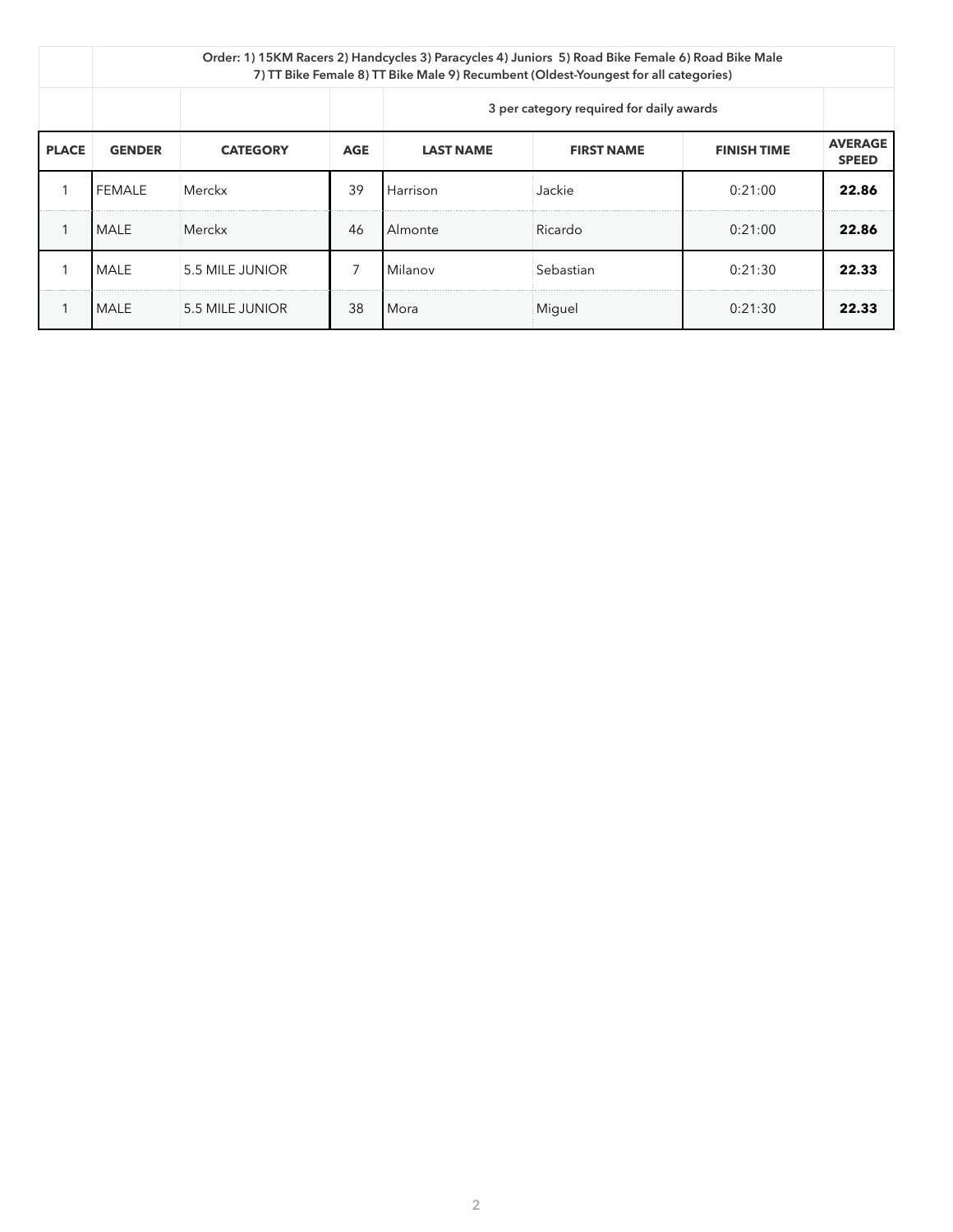## **2022 FLORIDA POLYTECHNIC TIME TRIAL #5 (6-12-22) OVERALL RESULTS**

|                 | Order: 1) 15KM Racers 2) Handcycles 3) Paracycles 4) Juniors 5) Road Bike Female 6) Road Bike Male<br>7) TT Bike Female 8) TT Bike Male 9) Recumbent (Oldest-Youngest for all categories) |                   |            |                                          |                   |                    |                                |  |  |
|-----------------|-------------------------------------------------------------------------------------------------------------------------------------------------------------------------------------------|-------------------|------------|------------------------------------------|-------------------|--------------------|--------------------------------|--|--|
|                 |                                                                                                                                                                                           |                   |            | 3 per category required for daily awards |                   |                    |                                |  |  |
| <b>PLACE</b>    | <b>GENDER</b>                                                                                                                                                                             | <b>CATEGORY</b>   | <b>AGE</b> | <b>LAST NAME</b>                         | <b>FIRST NAME</b> | <b>FINISH TIME</b> | <b>AVERAGE</b><br><b>SPEED</b> |  |  |
| $\mathbf{1}$    | <b>MALE</b>                                                                                                                                                                               | Aero              | 38         | Mora                                     | Miguel            | 0:16:38            | 28.86                          |  |  |
| $\overline{2}$  | <b>MALE</b>                                                                                                                                                                               | Aero              | 37         | Eaton                                    | Josh              | 0:17:22            | 27.64                          |  |  |
| 3               | <b>MALE</b>                                                                                                                                                                               | Aero              | 26         | Schultz                                  | Ryan              | 0:18:21            | 26.16                          |  |  |
| $\overline{4}$  | <b>MALE</b>                                                                                                                                                                               | Aero              | 17         | <b>Brown</b>                             | Ethan             | 0:19:06            | 25.13                          |  |  |
| 5               | <b>MALE</b>                                                                                                                                                                               | Aero              | 62         | Karwowski                                | Phillip           | 0:19:10            | 25.04                          |  |  |
| 6               | <b>MALE</b>                                                                                                                                                                               | <b>Merckx</b>     | 17         | Salvini                                  | Gustavo           | 0:19:19            | 24.85                          |  |  |
| $\overline{7}$  | <b>MALE</b>                                                                                                                                                                               | <b>Fixed Gear</b> | 44         | Romain                                   | Jason             | 0:19:24            | 24.74                          |  |  |
| 8               | <b>MALE</b>                                                                                                                                                                               | Aero              | 36         | <b>Clennell</b>                          | Stuart            | 0:19:29            | 24.64                          |  |  |
| 9               | <b>I FEMALE</b>                                                                                                                                                                           | $\top$            | 51         | Mueller                                  | Melissa           | 0:19:35            | 24.51                          |  |  |
| 10 <sup>°</sup> | MALE                                                                                                                                                                                      | Aero              | 67         | Eccleston                                | Kevin             | 0:19:49            | 24.22                          |  |  |
| 11              | <b>MALE</b>                                                                                                                                                                               | Merckx            | 39         | Parra                                    | Tony              | 0:19:51            | 24.18                          |  |  |
| 12              | <b>FEMALE</b>                                                                                                                                                                             | <b>TT</b>         | 52         | Antonio                                  | Karla             | 0:19:54            | 24.12                          |  |  |
| 13              | <b>FEMALE</b>                                                                                                                                                                             | $\top$            | 33         | Clennell                                 | Ray               | 0:19:59            | 24.02                          |  |  |
| 14              | <b>MALE</b>                                                                                                                                                                               | Merckx            | 46         | <b>Hess</b>                              | <b>Brad</b>       | 0:20:03            | 23.94                          |  |  |
| 15              | <b>MALE</b>                                                                                                                                                                               | Aero              | 41         | Gonzalez                                 | Steven            | 0:20:09            | 23.82                          |  |  |
| 16              | <b>FEMALE</b>                                                                                                                                                                             | Merckx            | 39         | Harrison                                 | Jackie            | 0:20:14            | 23.72                          |  |  |
| 17              | <b>MALE</b>                                                                                                                                                                               | Aero              | 58         | Micklisch                                | Ingolf            | 0:20:16            | 23.68                          |  |  |
| 18              | <b>FEMALE</b>                                                                                                                                                                             | Merckx            | 39         | Harrison                                 | Jackie            | 0:21:00            | 22.86                          |  |  |
| 19              | <b>MALE</b>                                                                                                                                                                               | Merckx            | 46         | Almonte                                  | Ricardo           | 0:21:00            | 22.86                          |  |  |
| 20              | <b>MALE</b>                                                                                                                                                                               | Aero              | 56         | Dailey                                   | Mark              | 0:21:03            | 22.80                          |  |  |
| 21              | <b>MALE</b>                                                                                                                                                                               | Merckx            | 46         | Almonte                                  | Ricardo           | 0:21:08            | 22.71                          |  |  |
| 22              | <b>MALE</b>                                                                                                                                                                               | Aero              | 65         | Doebele                                  | Jim               | 0:21:11            | 22.66                          |  |  |
| 23              | <b>FEMALE</b>                                                                                                                                                                             | Merckx            | 52         | Antonio                                  | Karla             | 0:21:22            | 22.46                          |  |  |
| 24              | <b>MALE</b>                                                                                                                                                                               | Merckx            | 54         | Tisdale                                  | David             | 0:21:40            | 22.15                          |  |  |